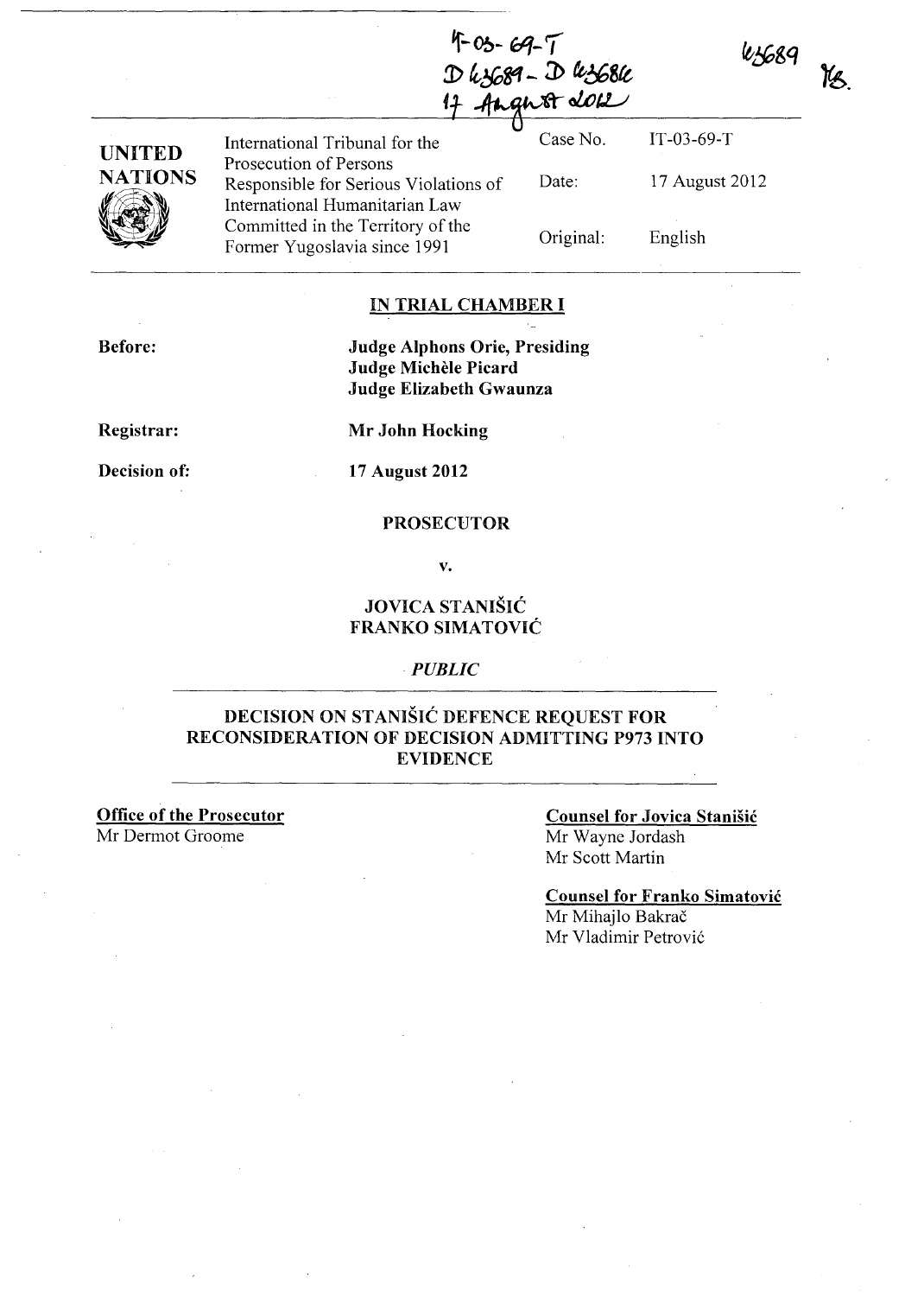## I. PROCEDURAL HISTORY

1. On 8 September 2010, during the testimony of Witness JF -095, the Prosecution tendered notes from interviews with Obrad Stevanović and three other individuals ("P973"), which were conducted in preparation of a Serbian Security Intelligence Agency ("BIA") commission report regarding documents requested in a Prosecution request for assistance.<sup>1</sup> The Simatović Defence objected to the admission of P973, arguing that the interview with Stevanović was informal, which could affect the reliability of P973, and that the Prosecution intended to circumvent the stringent requirements of Rules 92 *bis* and *fer* of the Tribunal's Rules of Procedure and Evidence ("Rules")? The Chamber then stated that the first objection went to the document's weight and decided that P973 be marked for identification.<sup>3</sup> During the housekeeping session of 29 September 2010, the Simatović Defence made additional submissions, objecting to the admission of P973 into evidence.<sup>4</sup> At the time, the Stanišić Defence did not raise any objections to the admission of P973 into evidence. $5$ 

2. On 4 February 2011, the Simatovi6 Defence requested that Rule 65 *fer* document 2D379, consisting of excerpts of Obrad Stevanović's testimony in the case of *Prosecutor v. Slobodan Milosevic* ("2D379") be admitted into evidence, or that alternatively, the Chamber take 2D379 into consideration when deciding on the admissibility of P973.<sup>6</sup> On 18 February 2011, the Chamber denied admission of 2D379, but indicated that it had considered this document in deciding upon the admissibility of P973, which it subsequently admitted into evidence ("Impugned Decision").<sup>7</sup>

3. On 4 June 2012, the Stanisic Defence requested that the Chamber admit excerpts of Obrad Stevanović's testimony in the case of *Prosecutor v. Slobodan Milošević*,<sup>8</sup> and excerpts of his suspect interview with the Prosecution<sup>9</sup> (jointly "Stevanović materials") into evidence, in order to clarify and contextualise P973 ("Motion").<sup>10</sup> On 6 July 2012, the Chamber denied the Motion,

 $\mathbf{I}$ T. 7031, 7033-7035.

 $\overline{2}$ T,7033-7034.

T. 7034-7035.  $\overline{4}$ 

T. 7513-7517.

 $\frac{5}{6}$  T. 7517-7518.

Simatovi6 Defence Submission in Relation to the Transcripts of Obrad Stevanovi6, 4 February 2011 (Confidential).  $\overline{7}$ T. 11267-11268. The Chamber admitted P973 along with the report of the BIA commission, and instructed the Defence to file the full text of 20379 for the record, see Defence Submission on Previous Testimony of Obrad Stevanović, 21 February 2011 (Confidential).

<sup>8</sup> Rule 65 *fer* document 105491. 9

Rule 65 *fer* document 105492.

<sup>&</sup>lt;sup>10</sup> Stanišić Defence Motion for Admission of Testimony in the Case of *Prosecutor v. Slobodan Milošević* and Excerpts of Prosecution Interview, 4 June 2012 (Confidential), paras 1,35-36.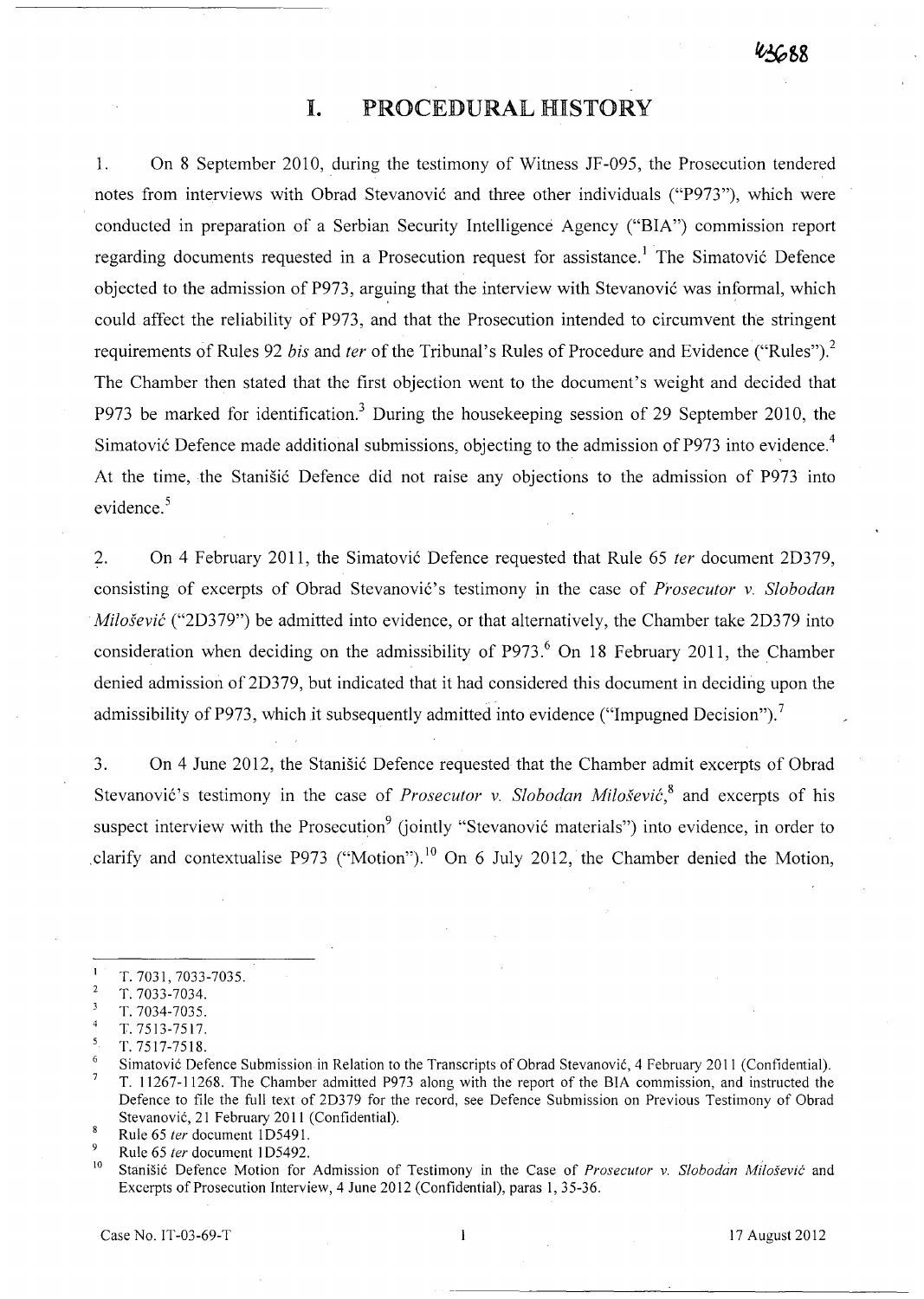considering that Rule 89 (C) of the Rules was not an appropriate procedural avenue to seek admission of the Stevanović materials ("6 July 2012 Decision").<sup>11</sup>

4. On 13 July 2012, the Stanisic Defence requested that the Chamber reconsider the Impugned Decision, and exclude P973 from the evidentiary record ("Request").<sup>12</sup> On 27 July 2012, the Prosecution opposed the Request ("Response").<sup>13</sup> The Simatović Defence did not make any submissions.

# 11. SUBMISSIONS OF THE PARTIES

5. The Stanišić Defence submits that in admitting P973 into evidence, the Chamber made a clear error of reasoning, which, if not reversed, would cause an injustice.<sup>14</sup> It argues that P973 was in fact prepared for the purpose of the current proceedings, as it constitutes a statement taken by a commission tasked with determining the circumstances relating to the fate of documents sought by the Prosecution in the present trial.<sup>15</sup> It further submits that because Article 29 of the Tribunal's Statute obliges states, including the Republic of Serbia ("Serbia") to comply with the Prosecution's requests for information, Serbia is in fact "an agent of the Prosecution" and thus, effectively, a "party" to the present proceedings.<sup>16</sup> The Stanisić Defence argues that consequently, and in line with the 6 July 2012 Decision, P973 should be excluded from the evidentiary record, as its admission under Rule 89 (C) of the Rules renders Rules 92 *bis* to *qujnquies* ineffectual. 17 Finally, it submits that in the absence of contextualising materials, P973 provides an inadequate reflection of the Stevanović statements, and should therefore be excluded in order to avoid an injustice.<sup>18</sup>

6. The Prosecution submits that the Request is untimely, as the Stanisic Defence did not object to the admissibility of P973 when the issue was litigated before the Chamber.<sup>19</sup> The Prosecution further submits that it would be prejudiced by the exclusion of P973 at this stage of the proceedings, as it has no further opportunity to adduce evidence.<sup>20</sup> Alternatively, the Prosecution argues that the. Request should be denied on the merits, because the Stanistic Defence allegations that Serbia is the

 $^{18}$  Request, para. 10.<br><sup>19</sup> Response paras 2.

<sup>&</sup>lt;sup>11</sup> Decision on Stanišić Defence Motion for Admission of Testimony in the Case of *Prosecutor v. Slobodan Milošević* and Excerpts of Prosecution Interview, 6 July 2012.

<sup>&</sup>lt;sup>12</sup> Stanišić Defence Request for Reconsideration of Decision Admitting P973 into Evidence, 13 July 2012, paras 2, 11.

<sup>&</sup>lt;sup>13</sup> Prosecution Response to Stanišić Defence Request for Reconsideration of Decision Admitting P973 into Evidence, 27 July 2012 (Confidential). The Response is wrongly dated 27 June 2012.

 $^{14}$  Request, paras 2, 4, 10.

 $^{15}$  Request, paras 6-9.

 $\frac{16}{17}$  Request, para. 9.

 $^{17}$  Request, paras 4-6.

 $19$  Response, paras 2-3, 5, 7. Response, para. 7.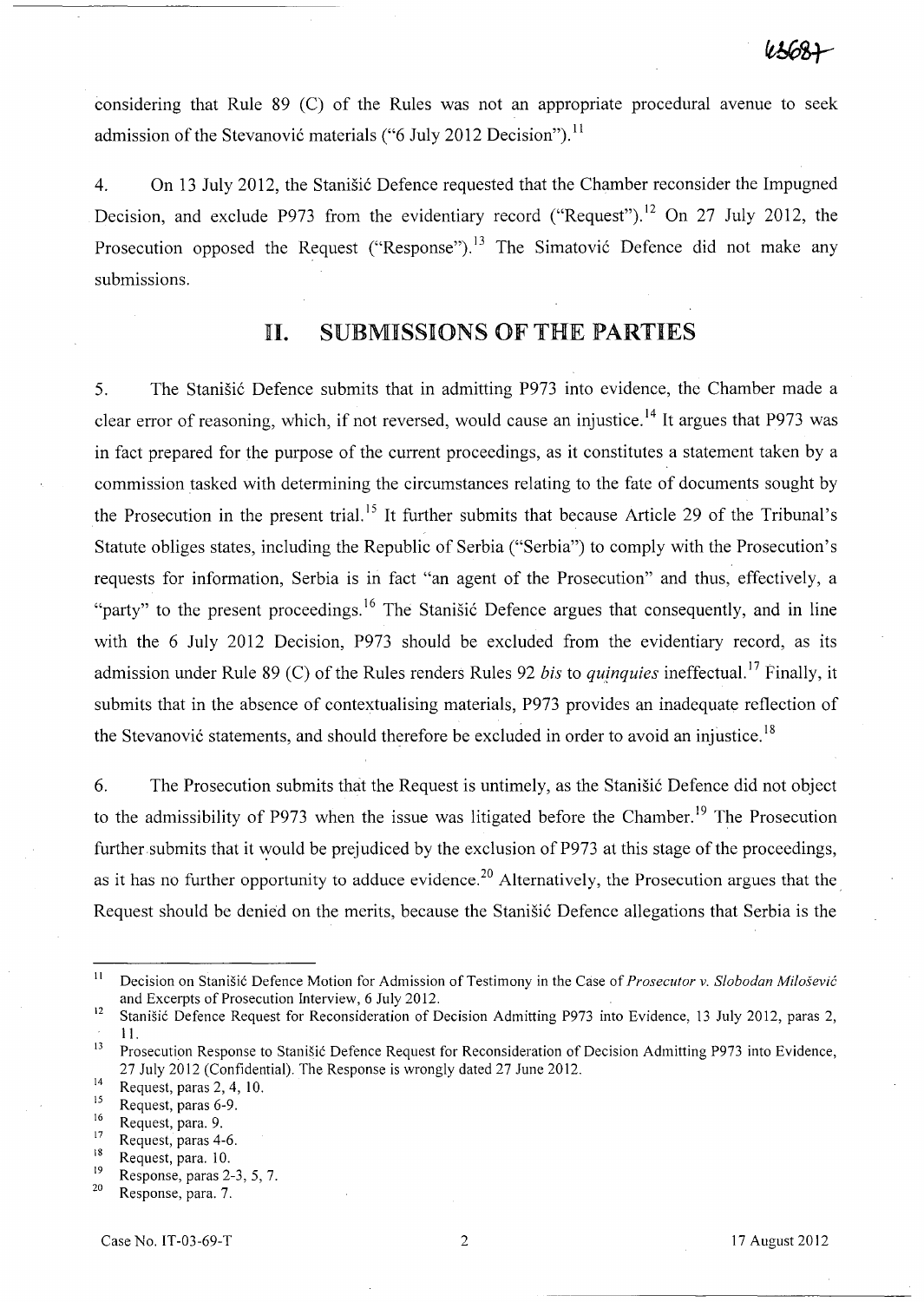Prosecution's agent lack any factual or legal basis.<sup>21</sup> Specifically, it submits that Serbia remains an independent state, which itself decides whether and how to respond to requests by any party to the proceedings before the Tribunal.<sup>22</sup> As such, with regard to P973, Serbia acted autonomously in deciding whether and how to comply with the Prosecution's request, whom to interview, and what questions to ask.<sup>23</sup> The Prosecution further disputes the Stanisic Defence assertions that P973 is analogous to the Stevanović materials and that its admission under Rule 89 (C) renders Rules 92 *bis* to *quinquies* ineffectua1. 24 In this respect it reiterates that Rules 92 *bis* to *quinquies* are not aimed at eliminating the admission of hearsay evidence, but they are specifically directed at statements taken by parties for the purpose of the proceedings before the Tribunal.<sup>25</sup>

## Ill. APPLICABLE LAW

7. Rule 89 of the Rules provides, in relevant part:

(C) A Chamber may admit any relevant evidence which it deems to have probative value.

(D) A Chamber may exclude evidence if its probative value is substantially outweighed by the' need to ensure a fair trial.

8. In accordance with the jurisprudence of the Tribunal, a Trial Chamber has the power to reconsider its own decisions where there is a clear error of reasoning, or where particular circumstances justify reconsideration in order to avoid injustice, Such particular circumstances include new facts or new arguments. <sup>26</sup>

9. The Chamber recalls and refers to the jurisprudence of the Tribunal with regard to Rules 89 (C), and 92 *bis* to 92 *quinquies* of the Rules, as cited in its previous decision.<sup>27</sup>

### **IV.** DISCUSSION

10. The Stanisic Defence submitted that the 6 July 2012 Decision confirmed that the Chamber had erred in its reasoning when admitting P973 into evidence. As already stated in the 6 July 2012 Decision, the Chamber considers P973 to be distinctively different from the Stevanović materials

 $27$  6 July 2012 Decision, paras 7-8.

 $\frac{21}{22}$  Response, paras 8-12.

 $\frac{22}{23}$  Response, para. 10.

 $\frac{23}{24}$  Response, para. 11.

<sup>&</sup>lt;sup>24</sup> Response, paras 2, 13-15.<br><sup>25</sup> Personse name <sup>12</sup>

 $\frac{25}{26}$  Response, para. 13.

<sup>26</sup> See, among many others, *Prosecutor* v. *Stanislav Galie,* Case No. IT-9S-29-A, Decision on Defence's Request for Reconsideration, 16 July 2004, p. 2; *Prosecutor v. Jadranko Prlić et al.*, Case no. IT-04-74-AR73.16, Decision on Jadranko Prlic's Interlocutory Appeal Against the Decision on Prlic Defence Motion for Reconsideration of the Decision on Admission of Documentary Evidence, 3 November 2009, paras 6, IS.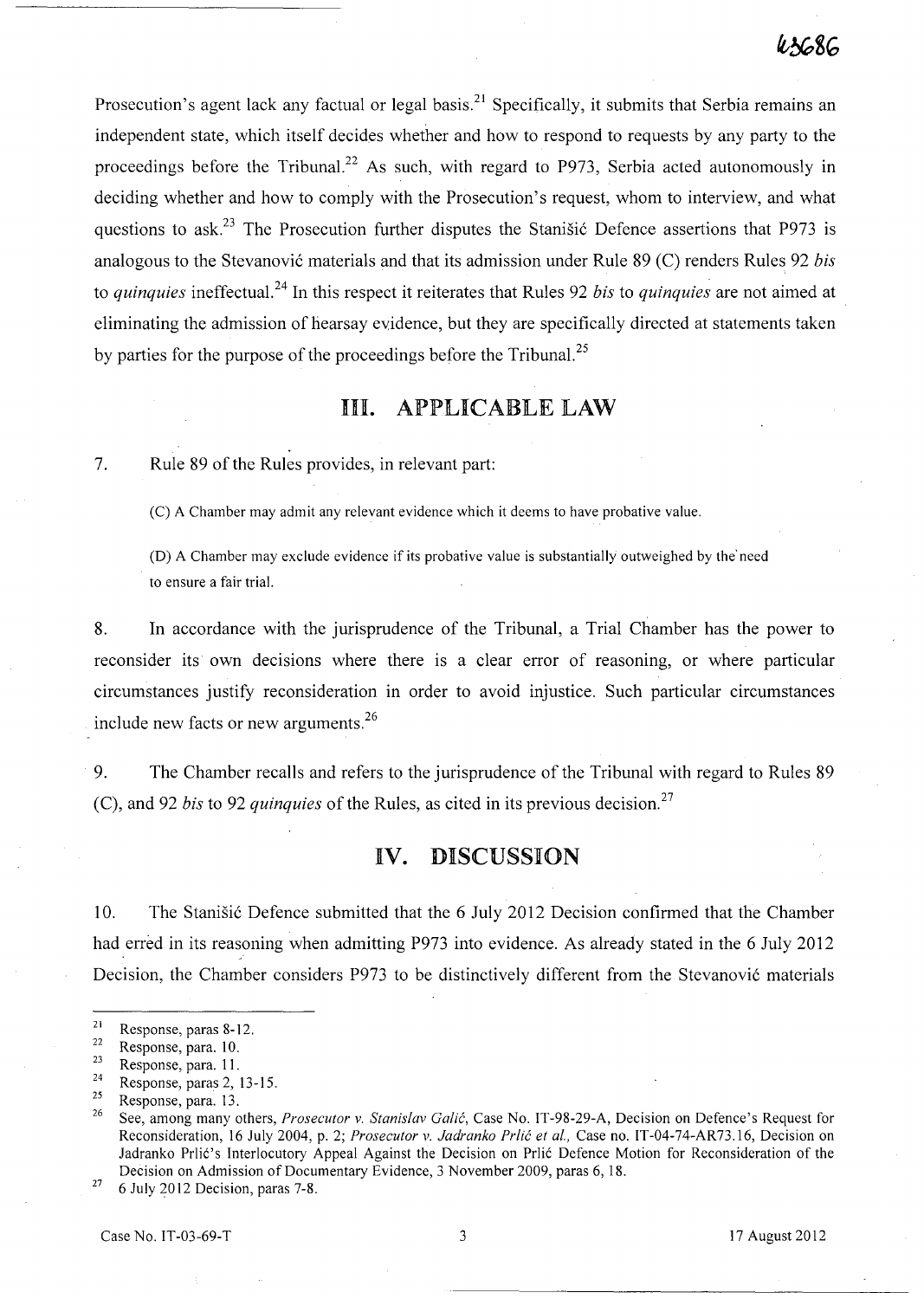which the Stanisić Defence sought to have admitted under Rule 89 (C) of the Rules.<sup>28</sup> The Chamber recalls that P973 consists of a statement taken by a member of an independent commission established by the Serbian Ministry of the Interior and the BIA Director in November 2008, and which was tasked with determining the circumstances relating to the fate of documents sought by the Prosecution.<sup>29</sup> The Chamber also noted that nothing in P973 itself suggests that the Prosecution instructed the commission on whom and how to interview and whether the interview notes themselves were to be provided to the Prosecution. Having considered the above information, the Chamber concluded that P973 contained a statement given to non-parties for purposes other than proceedings before the Tribunal, and thus admitted it into evidence under Rule 89 CC) of the Rules.

11. Article 29 of the Statute, under which the Prosecution requested assistance from Serbia, imposes a duty on states to co-operate with the Tribunal in the investigation and prosecution of persons accused of committing serious violations of international humanitarian law. This provision does not limit the co-operating states' sovereignty in any respect, nor does it render states parties, or "agents" of a party, to the proceedings before the Tribunal. The Chamber recalls that in accordance with the definition provided under Rule 2 of the Rules, the Prosecutor and the Defence constitute "parties" to the proceedings before the Tribunal.

12. As to the possible misinterpretation of P973 in the absence of contextualising materials, the Chamber refers the Stanišić Defence to the 6 July 2012 Decision, where these arguments have already been fully litigated, and reiterates that admission into evidence in no way constitutes a final determination of the reliability of the document in question, which is interpreted and evaluated in light of all the evidence before the Chamber.<sup>30</sup> The Stanisic Defence has not, in this respect, demonstrated any particular circumstances, such as new facts or arguments, that warrant reconsideration in order to avoid injustice. Also, recalling that the Stanisic Defence did not object to the admission of P973 into evidence when the issue was litigated, the Chamber considers that the alleged lack of contextualising materials does not impact, in any away, upon the admissibility of P973.

13. In view of the above, the Chamber considers that the arguments submitted by the Stanisić Defence are insufficient to establish that the Chamber made a clear error of reasoning in admitting P973 into evidence, or that reconsideration of the Impugned Decision is necessary to avoid an injustice.

 $^{28}$  6 July 2012 Decision, para. 11.

<sup>29</sup>P973, p. 6.

<sup>30 6</sup> July 2012 Decision, para. 12.